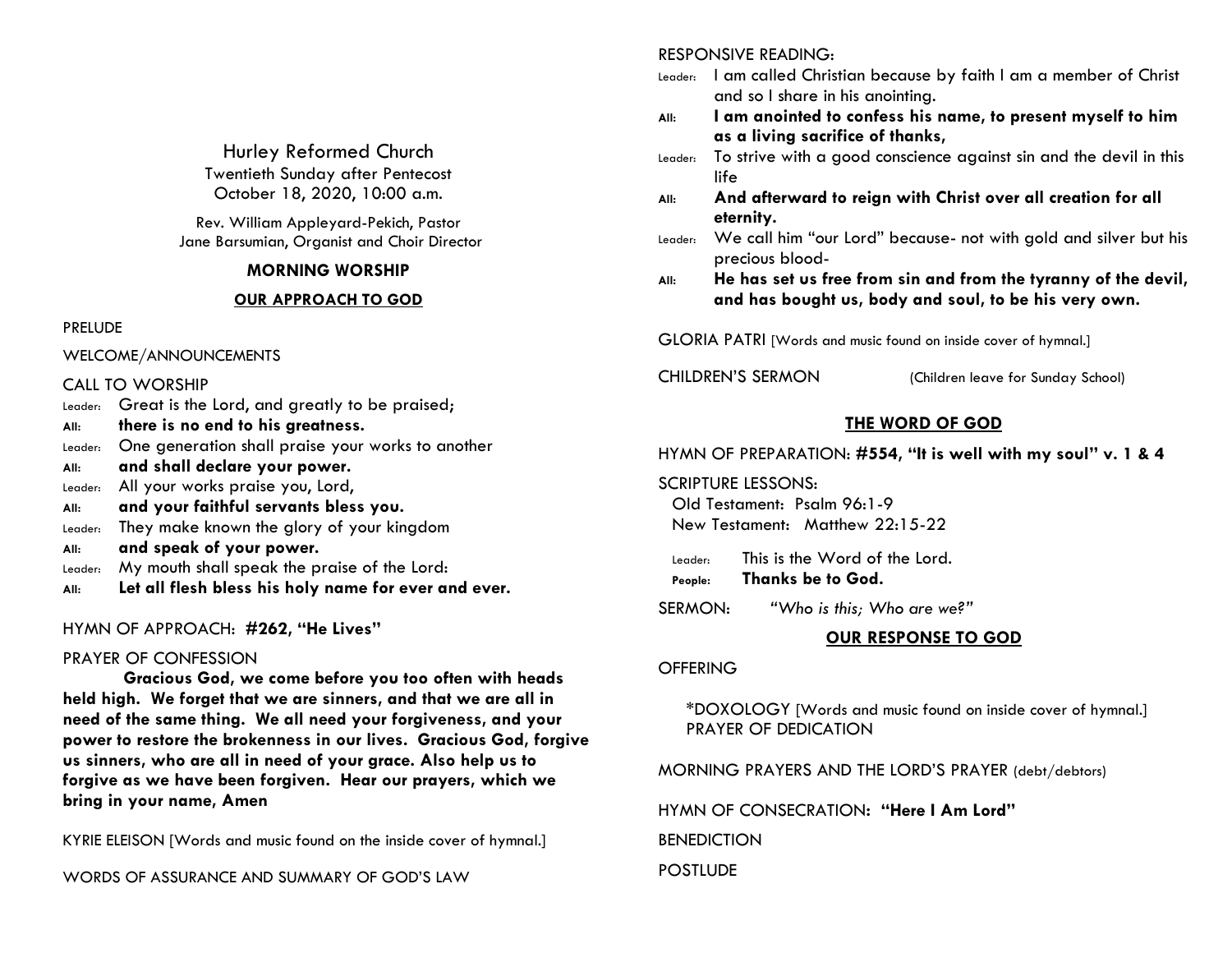**Reach out to those who need your support in their day to day needs:** 

Christa Conlin is at home; Rev. Stickley is at home recuperating; Mildred Mattison has fallen and broken her wrist and is at home recovering; Gene Groelle is in Woodland Ponds; Jim and Sheila Craven are home; Alice Presti has moved to North Carolina nearer her daughter; Bev Roosa is at the Terraces at Brookmeade; MaryLou Vogt is in Hudson Valley Senior Residence; Shirley Ruth is in Mountain Valley Manor; Fred Horvers at TenBroeck; Lori Pinkham in Wingate at Ulster; Anthony DiPietro (son of MaryAnn DiPietro), Marie Dressel; Philip Greer.

**Audio recordings** of the weekly sermon are available on our website, HurleyReformedChurch.org.

### **Hurley Reformed Church** 11 Main Street, PO Box 328, Hurley NY 12443

845-331-4121 www.HurleyReformedChurch.org

### **Staff**

pastor@HurleyReformedChurch.org admin@HurleyReformedChurch.org

Rev. William Appleyard-Pekich Dorothy Draper, Church Secretary hours: TWTF, 9-12

Organist/Choir Director – Jane Barsumian, M.Ed. Treasurer – Arlene Cotich

**Consistory 2020**

Douglas Constant, *Senior Elder*, *Classis Delegate* Linda Clarke-Dido, *Worship* Glenn Decker, *Finance* Christopher Decker, *Information Technology* Sandra Emrich, *Program & Activities* Roberta Falatyn, *Women's Ministries* Sandra Gregory, *Columbarium Liaison* **Russell Glass** Russell Glass Kathleen Jansen, *Missions* David Kent, *Youth Ministries* James Pirro, *Property & Maintenance* Lisa Longto, *Clerk*

### **Elders Deacons**

Rev. Charles E. Stickley, *Pastor Emeritus*

**Stickley Gardens Columbarium . . .** A sacred place of beauty and contemplation. (*Located on the south lawn of the church.)* 

The lone candle on the chancel is our Peace Candle. It represents this church's support for the men and women in military service, and our prayer that one day we will live in a world where their sacrifice is no longer needed.



Hurley Reformed Church Hurley, New York

# The Rev. William Appleyard-Pekich Minister of Word and Sacrament

### *Welcome*

*May the doors of this church be wide enough to receive all who need human love and fellowship, and a Father's care; and narrow enough to shut out all envy and hate.*

*Enter to Worship Depart to Serve*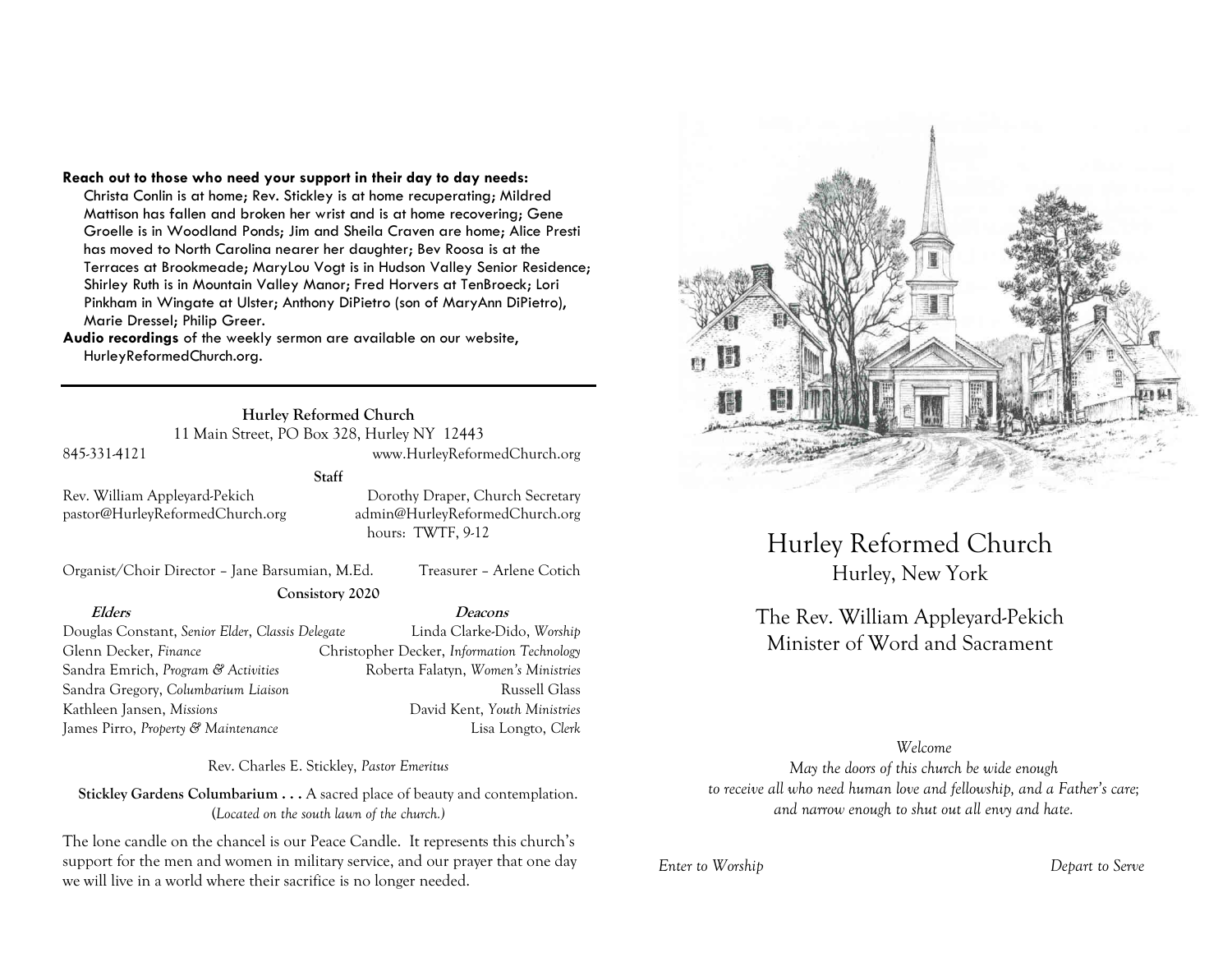# #262 He Lives

1. I serve a risen Savior: He's in the world today. I know that He is living, whatever men may say. I see His hand of mercy, I hear His voice of cheer; And just the time I need Him, He's always near.

(Refrain): He lives! He lives! Christ Jesus lives today! He walks with me and talks with me along life's narrow way. He lives! He lives! Salvation to impart! You ask me how I know He lives? He lives within my heart.

- 2. In all the world around me, I see His loving care, And though my heart grows weary, I never will despair. I know that He is leading thro' all the stormy blast; The day of His appearing will come at last.
- 3. Rejoice, rejoice, O Christian! Lift up your voice and sing Eternal hallelujahs to Jesus Christ, the King! The Hope of all who seek Him, the Help of all who find, None other is so loving, so good and kind.

# #554 It is Well with My Soul verses 1 & 4

When peace like a river attendeth my way, When sorrows like sea billows roll, Whatever my lot, Thou hast taught me to say, "It is well, it is well with my soul.

o *Refrain:* It is well with my soul. It is well, it is well with my soul.

And Lord, haste the day when the faith shall be sight, The clouds be rolled back as a scroll; The trump shall resound, and the Lord shall descend. Even so -- it is well with my soul

# Here I Am Lord

I, the Lord of sea and sky, I have heard my people cry. All who dwell in dark and sin, My hand will save. I, who made the stars of night, I will make their darkness bright. Who will bear my light to them? Whom shall I send?

## *Chorus*

*Here I am, Lord. Is it I, Lord? I have heard you calling in the night. I will go, Lord, if you lead me. I will hold your people in my heart.* 

I, the Lord of snow and rain, I have borne my people's pain. I have wept for love of them. They turn away. I will break their hearts of stone, give them hearts for love alone. I will speak my word to them. Whom shall I send? *Chorus*

I, the Lord of wind and flame, I will send the poor and lame. I will set a feast for them. My hand will save. Finest bread I will provide, 'til their hearts be satisfied. I will give my life to them. Whom shall I send? *Chorus*